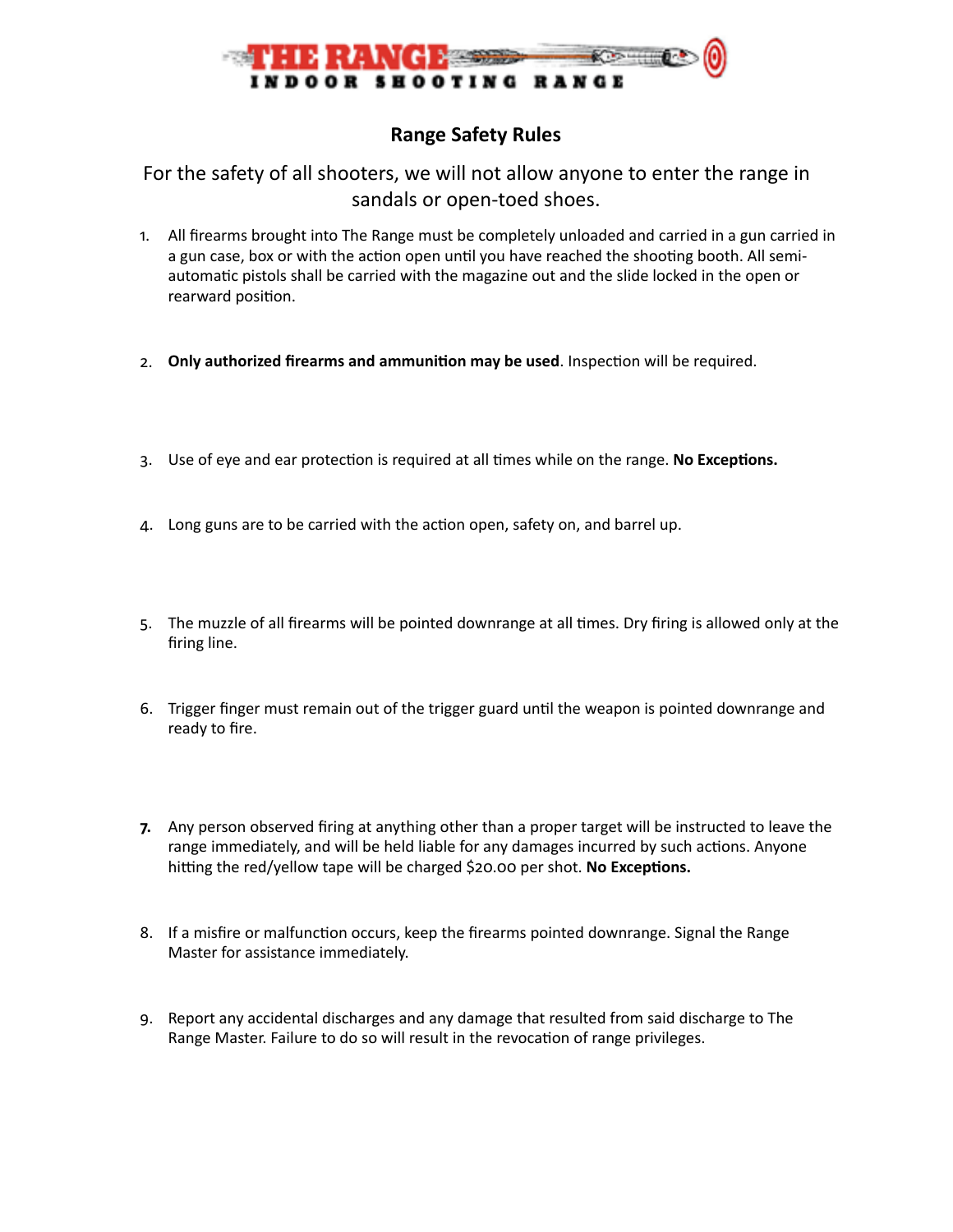- 10. **Never move forward of the firing line for any reason. If firearm or any equipment falls forward**  of the firing line, or if the target falls from the hanger, notify the Range Master. Brass forward of the firing line may not be retrieved. Failure to comply may result in revocation of range **privileges.**
- 11. Each time a firearm is picked up for any purpose, open the action and make an inspection to insure that it is unloaded and safe.
- 12. Do not leave a loaded firearm unattended. Unattended firearms will have cylinders or actions open at all times when not being fired.
- 13. Any injury sustained on the range, regardless of how minor it may seem, will be reported to the Range Master immediately.
- **14. Persons having any amount of alcohol or illegal drugs in their system are prohibited. Any**  persons under the influence of prescription drugs with effect on the mind or motor skills are **prohibited. While on the range: NO SMOKING…NO EATING…NO DRINKING. Close-toed shoes**  must be worn at all times in the shooting range.
- 15. **CEASE FIRE:** On this command, stop shooting immediately, lay gun down, step back from the firing line.

## 16. Open only one door at a time when entering or leaving the range.

- 17. Rental guns must be used only with our new ammunition for insurance reasons. Damage to rental guns through customer carelessness will be the financial responsibility of the customer.
- **18. The Range strongly recommends any pregnant women consult their physician before entering the range.**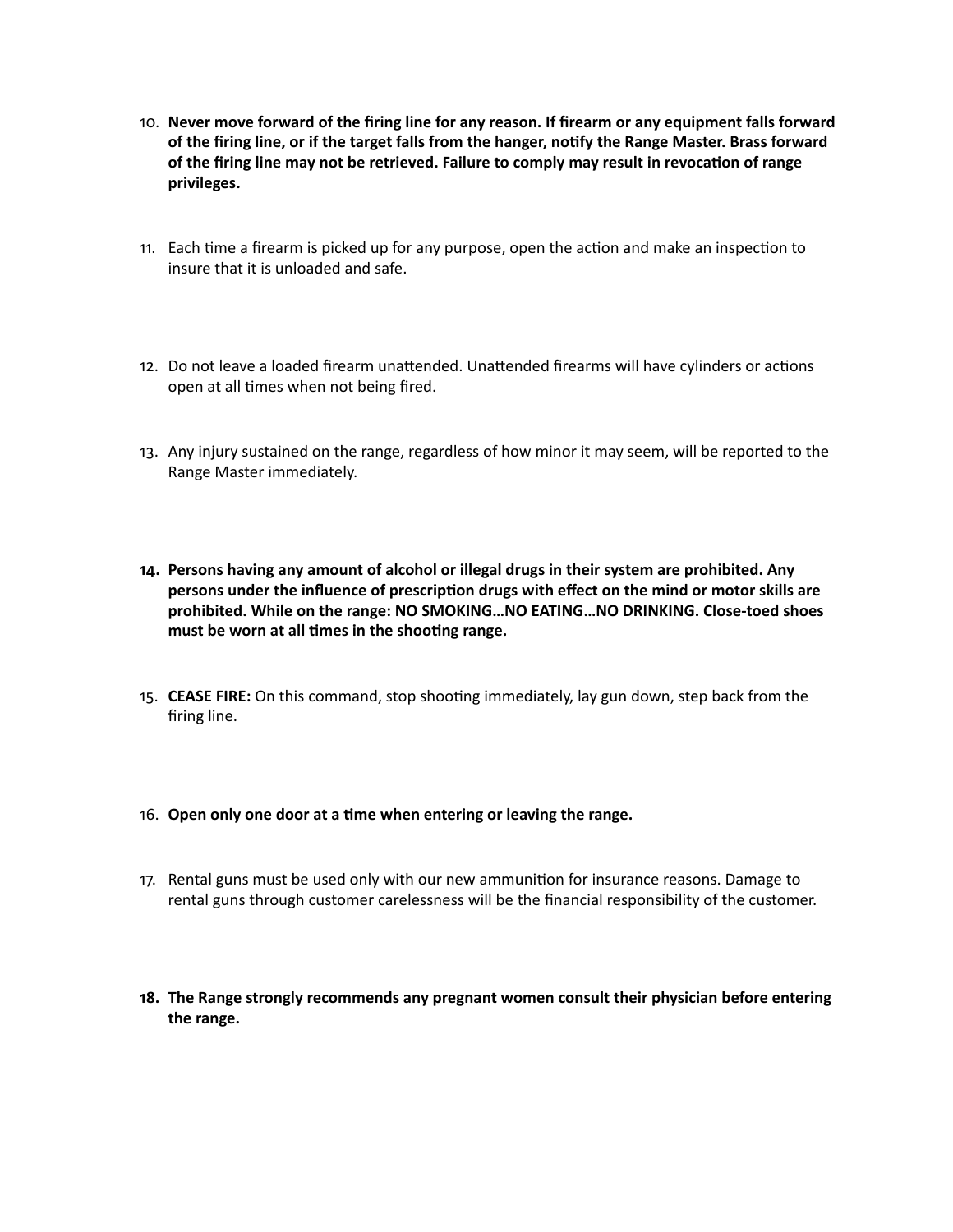- 19. All persons under the age of 21 must be accompanied by a responsible adult. This adult shall act as the coach and shall remain directly with the minor at all times while the minor is using the range. Adults between 18-21 years of age may rent a rifle lane with approval from staff.
- 20. Only one shooter, or one shooter and one coach are allowed at each shooting position at any one time. Only one uncased weapon is allowed per shooting position. Persons not shooting or coaching are not allowed on the range at any time.
- 21. Only line of sight shooting is permitted. No drawing from a holster or fanning is permitted, except at specified shooting events or with prior approval. **Timed** fire is allowed. **Rapid Firing is prohibited.**
- 22. When finished at your shooting station, place your unloaded weapon in its case, or open the action. All semi-automatic pistols shall be carried with the magazine out and the slide locked in the open or rearward position. Revolvers shall be carried with the cylinder open. Report to the Range Master station.
- 23. All shooters and observers should wash their hands upon leaving the firing line. Range clothing should be washed separately from other laundry.

| 24. Please indicate your firearms experience: | Pistol        | Rifle       | None |
|-----------------------------------------------|---------------|-------------|------|
|                                               | <b>Novice</b> | Experienced |      |

Failure to comply with these safety rules may be cause for removal and/or revocation of range privileges. The strictest discipline must be maintained at all times on firing ranges in order to prevent accidents and injuries. By affixing your signature below, you are indicating that you have been issued a copy of THE RANGE's Safety Rules, have read the same, understand and will obey said rules. I attest that I have never **been convicted of a Felony or Misdemeanor that prevents me from handling firearms.** 

I certify that I am familiar with the safe handling and firing of the firearms I will be using at THE RANGE.

Signed: \_\_\_\_\_\_\_\_\_\_\_\_\_\_\_\_\_\_\_\_\_\_\_\_\_\_\_\_\_\_\_\_\_\_\_\_\_\_\_\_\_\_\_\_\_\_\_\_\_\_\_ Date: \_\_\_\_\_\_\_\_\_\_\_\_\_\_\_\_\_

THE RANGE reserves the right to refuse service and/or use of ranges to any person for any reason at any time.